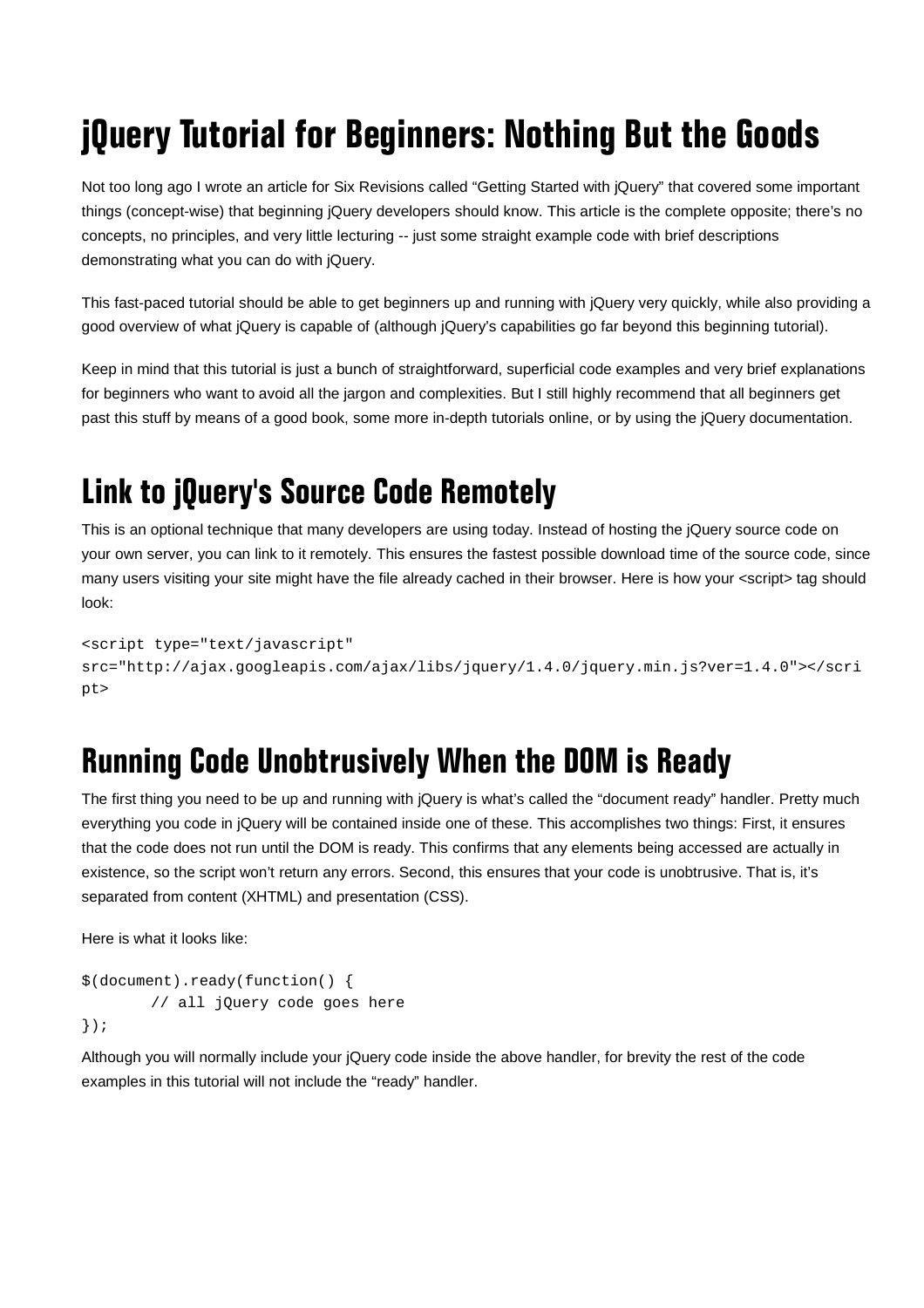### Selecting Elements in jQuery

The jQuery library allows you to select elements in your XHTML by wrapping them in \$("") (you could also use single quotes), which is the jQuery wrapper. Here are some examples of "wrapped sets" in jQuery:

```
$("div"); // selects all HTML div elements 
$("#myElement"); // selects one HTML element with ID "myElement" 
$(".myClass"); // selects HTML elements with class "myClass" 
$("p#myElement"); // selects HTML paragraph element with ID "myElement" 
$("ul li a.navigation"); 
// selects anchors with class "navigation" that are nested in list items
```
jQuery supports the use of all CSS selectors, even those in CSS3. Here are some examples of alternate selectors:

```
\frac{1}{2}("p > a"); // selects anchors that are direct children of paragraphs
$("input[type=text]"); // selects inputs that have specified type 
$("a:first"); // selects the first anchor on the page 
$("p:odd"); // selects all odd numbered paragraphs 
$("li:first-child"); // selects each list item that's the first child in its list
```
jQuery also allows the use of its own custom selectors. Here are some examples:

```
$(":animated"); // selects elements currently being animated 
$(":button"); // selects any button elements (inputs or buttons) 
$(":radio"); // selects radio buttons 
$(":checkbox"); // selects checkboxes 
$(":checked"); // selects checkboxes or radio buttons that are selected 
$(":header"); // selects header elements (h1, h2, h3, etc.)
```
#### Manipulating and Accessing CSS Class Names

jQuery allows you to easily add, remove, and toggle CSS classes, which comes in handy for a variety of practical uses. Here are the different syntaxes for accomplishing this:

```
$("div").addClass("content"); // adds class "content" to all <div> elements 
$("div").removeClass("content"); // removes class "content" from all <div> elements 
$("div").toggleClass("content"); 
// toggles the class "content" on all <div> elements (adds it if it doesn't exist, // 
and removes it if it does)
```
You can also check to see if a selected element has a particular CSS class, and then run some code if it does. You would check this using an if statement. Here is an example:

```
if ($("#myElement").hasClass("content")) { 
         // do something here 
}
```
You could also check a set of elements (instead of just one), and the result would return "true" if any one of the elements contained the class.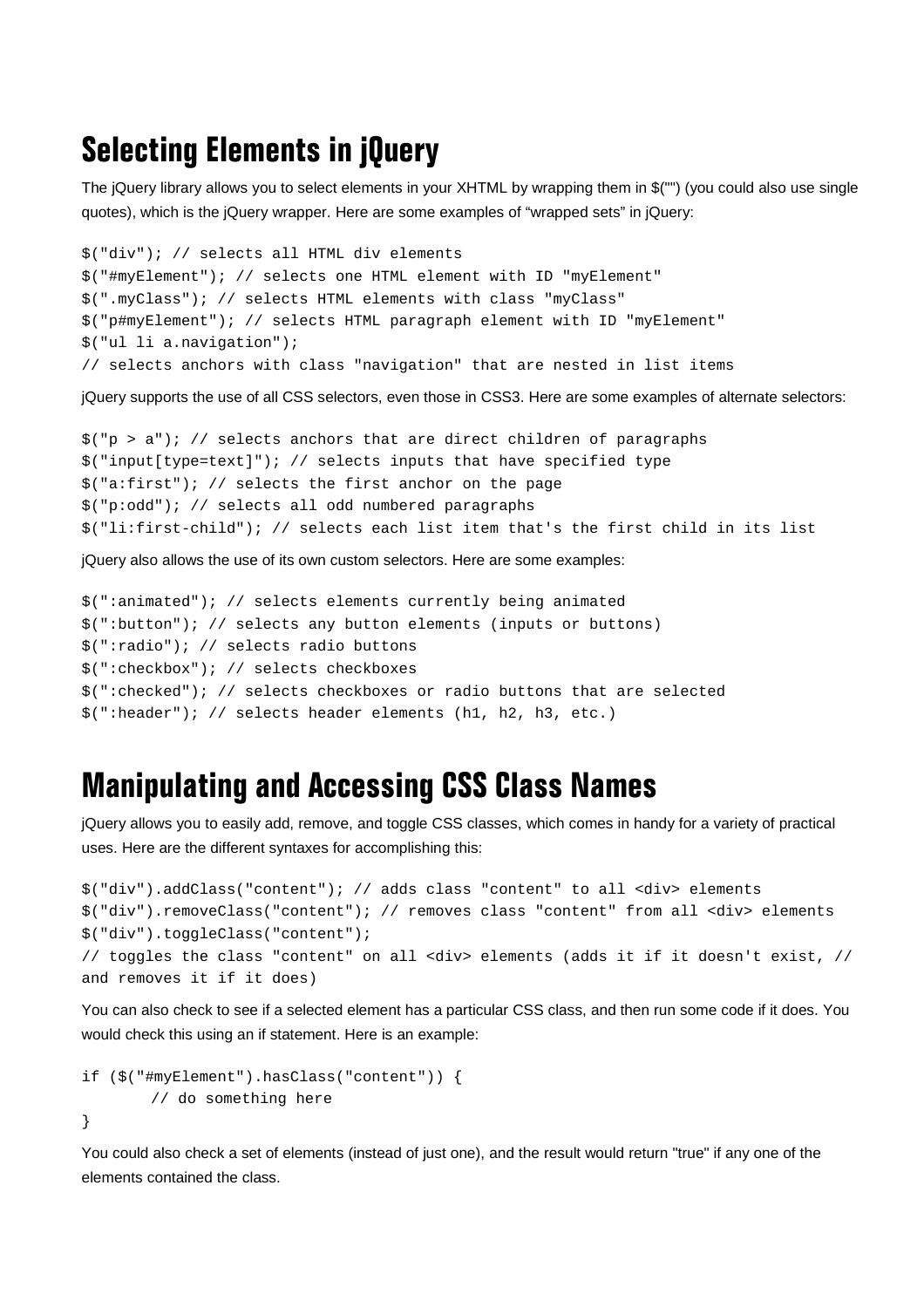## Manipulating CSS Styles with jQuery

CSS styles can be added to elements easily using jQuery, and it's done in a cross-browser fashion. Here are some examples to demonstrate this:

```
$("p").css("width", "400px"); // adds a width to all paragraphs 
$("#myElement").css("color", "blue") // makes text color blue on element #myElement 
$("ul").css("border", "solid 1px #ccc") // adds a border to all lists
```
#### Adding, Removing, and Appending Elements and Content

There are a number of ways to manipulate groups of elements with jQuery, including manipulating the content of those elements (whether text, inline elements, etc).

Get the HTML of any element (similar to innerHTML in JavaScript):

```
var myElementHTML = $("#myElement").html(); 
// variable contains all HTML (including text) inside #myElement
```
If you don't want to access the HTML, but only want the text of an element:

```
var myElementHTML = $("#myElement").text(); 
// variable contains all text (excluding HTML) inside #myElement
```
Using similar syntax to the above two examples, you can change the HTML or text content of a specified element:

```
$("#myElement").html("<p>This is the new content.</p>");
```

```
// content inside #myElement will be replaced with that specified
```

```
$("#myElement").text("This is the new content.");
```
// text content will be replaced with that specified

To append content to an element:

```
$("#myElement").append("<p>This is the new content.</p>"); 
// keeps content intact, and adds the new content to the end 
$("p").append("<p>This is the new content.</p>"); 
// add the same content to all paragraphs
```
jQuery also offers use of the commands appendTo(), prepend(), prependTo(), before(), insertBefore(), after(), and insertAfter(), which work similarly to append() but with their own unique characteristics that go beyond the scope of this simple tutorial.

#### Dealing with Events in jQuery

Specific event handlers can be established using the following code:

```
$("a").click(function() { 
         // do something here 
         // when any anchor is clicked 
});
```
The code inside function() will only run when an anchor is clicked. Some other common events you might use in jQuery include:

blur, focus, hover, keydown, load, mousemove, resize, scroll, submit, select.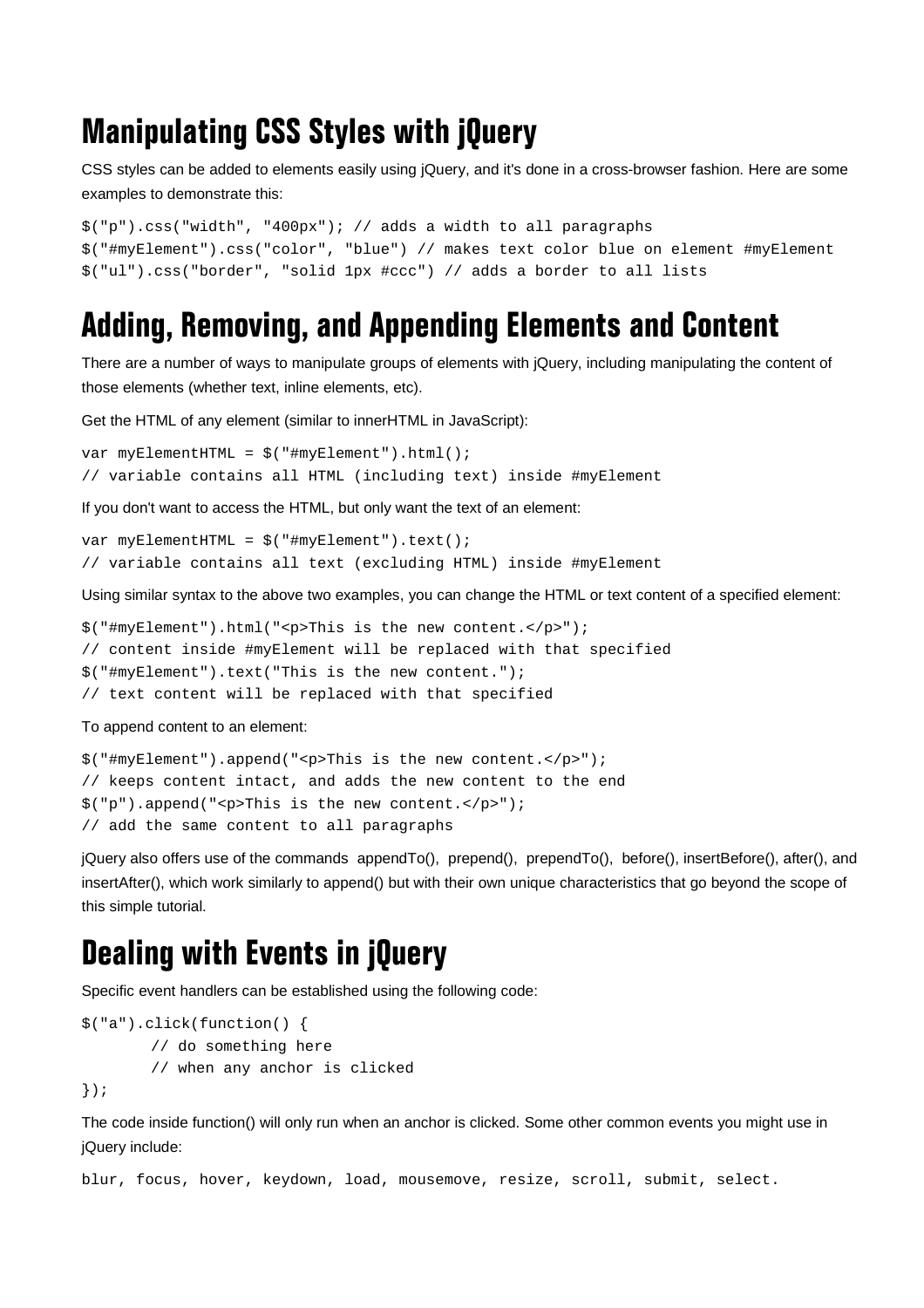### Showing and Hiding Elements with jQuery

The syntax for showing, hiding an element (or toggling show/hide) is:

```
$("#myElement").hide("slow", function() { 
         // do something once the element is hidden 
} 
$("#myElement").show("fast", function() { 
         // do something once the element is shown 
} 
$("#myElement").toggle(1000, function() { 
         // do something once the element is shown/hidden 
}
```
Remember that the "toggle" command will change whatever state the element currently has, and the parameters are both optional. The first parameter indicates the speed of the showing/hiding. If no speed is set, it will occur instantly, with no animation. A number for "speed" represents the speed in milliseconds. The second parameter is an optional function that will run when the command is finished executing.

You can also specifically choose to fade an element in or out, which is always done by animation:

```
$("#myElement").fadeOut("slow", function() { 
         // do something when fade out finished 
} 
$("#myElement").fadeIn("fast", function() { 
         // do something when fade in finished 
}
```
To fade an element only partially, either in or out:

```
$("#myElement").fadeTo(2000, 0.4, function() { 
         // do something when fade is finished 
}
```
The second parameter (0.4) represents "opacity", and is similar to the way opacity is set in CSS. Whatever the opacity is to start with, it will animate (fadeTo) until it reaches the setting specified, at the speed set (2000 milliseconds). The optional function (called a "callback function") will run when the opacity change is complete. This is the way virtually all callback functions in jQuery work.